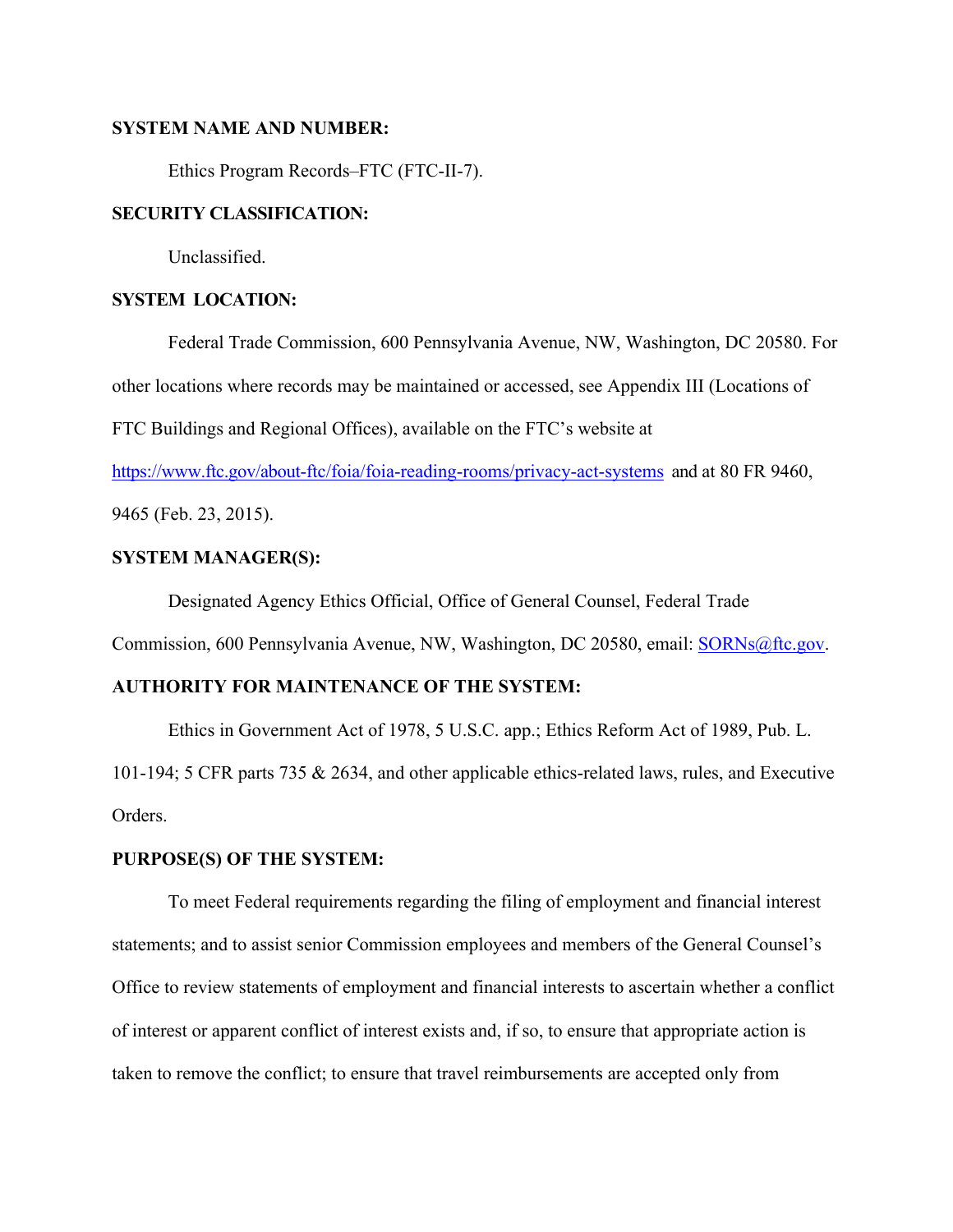qualified non-Federal sources; to comply with other ethics program requirements under Federal law, policy and regulation.

### **CATEGORIES OF INDIVIDUALS COVERED BY THE SYSTEM:**

Commission officials and employees required by FTC regulations to file statements of employment and financial interests, to enter into ethics agreements, or to obtain clearance or approval for travel reimbursements or outside employment. This system corresponds to the systems described and covered by the Government-wide system of record notices (SORNs) issued by the Office of Government Ethics (OGE) for agency ethics program records. See OGE/GOVT-1 (Executive Branch Personnel Public Financial disclosure Reports and Other Name-Retrieved Ethics Program Records); OGE/GOVT-2 (Executive Branch Confidential Financial Disclosure Reports). Visit OGE's Web site, www.oge.gov, for more information.

### **CATEGORIES OF RECORDS IN THE SYSTEM**:

Statements of employment and financial interests (containing name, organization, statement of personal and family holdings and other interests in business enterprises and real property, listings of creditors and outside employment, opinions of counsel, and other information related to conflict of interest disclosures and determinations); ethics agreements; and other disclosure forms. This system also includes FTC employee requests for and documentation of ethics clearance or approval of travel reimbursements or outside employment, as well as other name-retrieved ethics records on FTC employees.

# **RECORD SOURCE CATEGORIES:**

The subject individual or a designated person, such as a trustee, attorney, accountant, banker, or relative; federal officials who review the statements to make conflict of interest determinations; and persons alleging conflict of interests or violations of other ethics laws and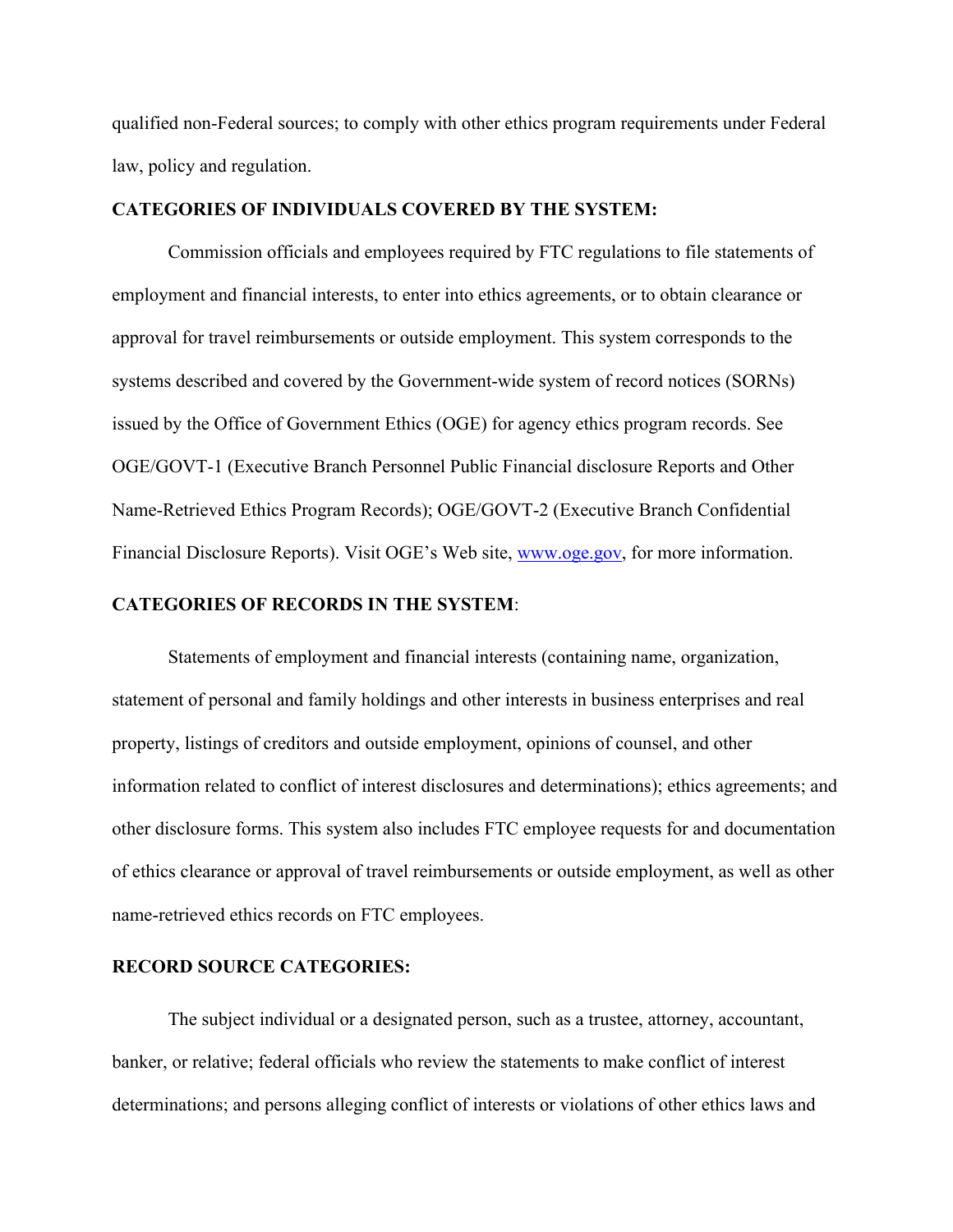persons contacted during any investigation of the allegations.

# **ROUTINE USES OF RECORDS MAINTAINED IN THE SYSTEM, INCLUDING CATEGORIES OF USERS AND THE PURPOSES OF SUCH USES:**

Records in this system may be disclosed for any of the routine uses set forth in OGE/GOVT-1 and OGE/GOVT-2, as applicable. In addition, records in this system may be disclosed to a source when necessary to obtain information relevant to a conflict of interest investigation or determination.

For other ways that the Privacy Act permits the FTC to use or disclose system records outside the agency, see Appendix I (Authorized Disclosures and Routine Uses Applicable to All FTC Privacy Act Systems of Records), available on the FTC's website at https://www.ftc.gov/about-ftc/foia/foia-reading-rooms/privacy-act-systems and at 83 FR 55541, 55542-55543 (Nov. 6, 2018).

# **POLICIES AND PRACTICES FOR STORAGE OF RECORDS:**

Electronic and paper records.

#### **POLICIES AND PRACTICES FOR RETRIEVAL OF RECORDS:**

By name of Commission official or employee.

### **POLICIES AND PRACTICES FOR RETENTION AND DISPOSAL OF RECORDS:**

In accordance with GRS-2.8, the National Archives and Records Administration General Records Schedule for ethics program records, these records are generally retained for a period of six years after filing, or for such other period of time as is provided for in that schedule for certain specified types of ethics records. In cases where records are filed by, or with respect to, a nominee for an appointment requiring confirmation by the Senate when the nominee is not appointed and Presidential and Vice-Presidential candidates who are not elected, the records are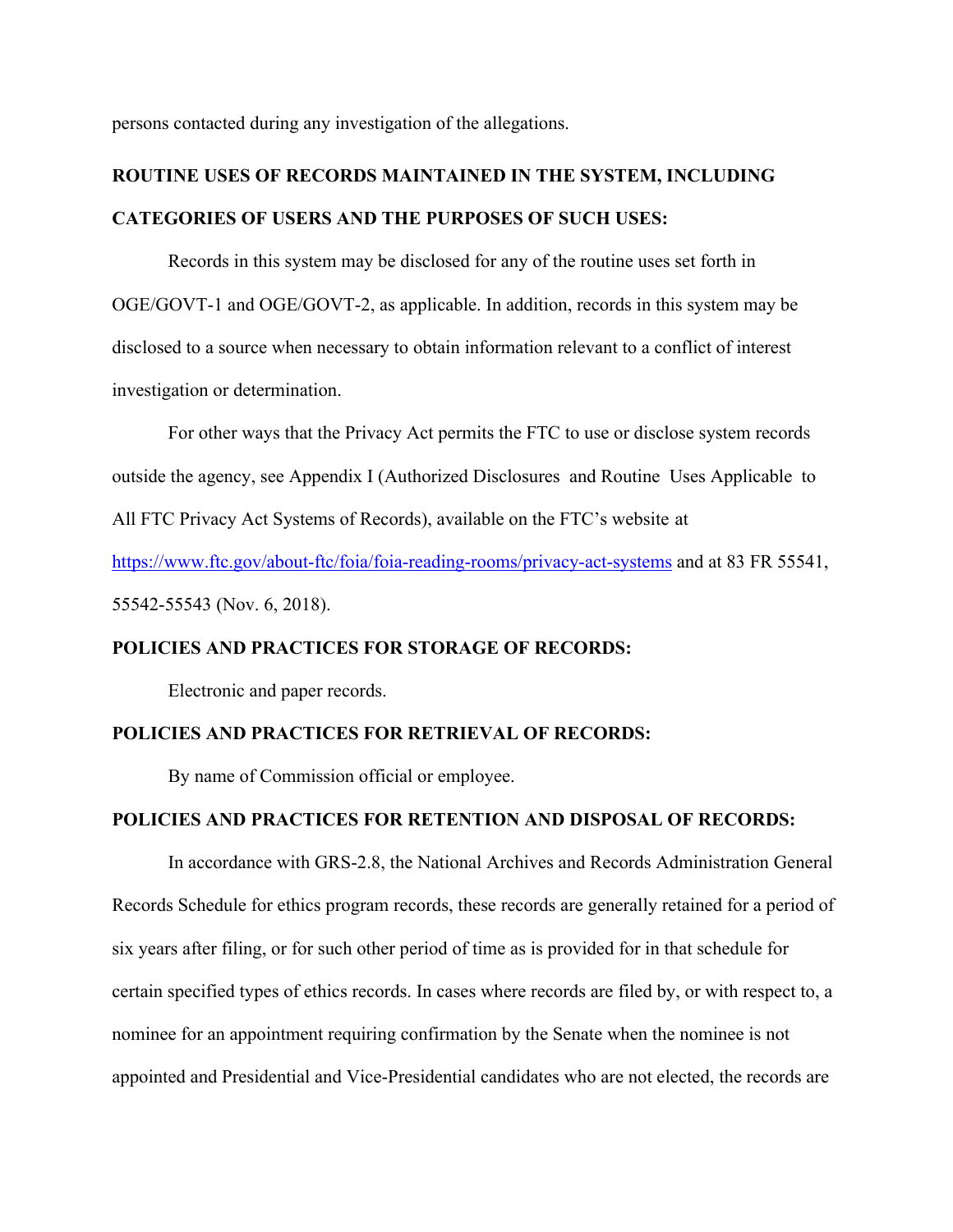generally destroyed one year after the date the individual ceased being under Senate consideration for appointment or is no longer a candidate for office. However, if any records are needed in an ongoing investigation, they will be retained until no longer needed in the investigation. Destruction is by shredding, use of burn bags, or electronic deletion.

## **ADMINISTRATIVE, TECHNICAL, AND PHYSICAL SAFEGUARDS:**

Access is restricted to agency personnel and contractors whose responsibilities require access. Paper records are maintained in lockable file cabinets and offices. Access to electronic records is controlled by "user ID" and password combination and other access and network controls (e.g., firewalls). FTC buildings are guarded and monitored by security personnel, cameras, ID checks, and other physical security measures.

#### **RECORD ACCESS PROCEDURES:**

See § 4.13 of the FTC's Rules of Practice, 16 CFR 4.13. For additional guidance, see also Appendix II (How to Make A Privacy Act Request), available on the FTC's website at https://www.ftc.gov/about-ftc/foia/foia-reading-rooms/privacy-act-systems and at 73 FR 33592,

33634 (June 12, 2008).

### **CONTESTING RECORD PROCEDURES:**

See § 4.13 of the FTC's Rules of Practice, 16 CFR 4.13. For additional guidance, see also Appendix II (How to Make A Privacy Act Request), available on the FTC's website at https:/www.ftc.gov/about-ftc/foia/foia-reading-rooms/privacy-act-systems and at 73 FR 33592, 33634 (June 12, 2008).

### **NOTIFICATION PROCEDURES:**

See § 4.13 of the FTC's Rules of Practice, 16 CFR 4.13. For additional guidance, see also Appendix II (How to Make A Privacy Act Request), available on the FTC's website at